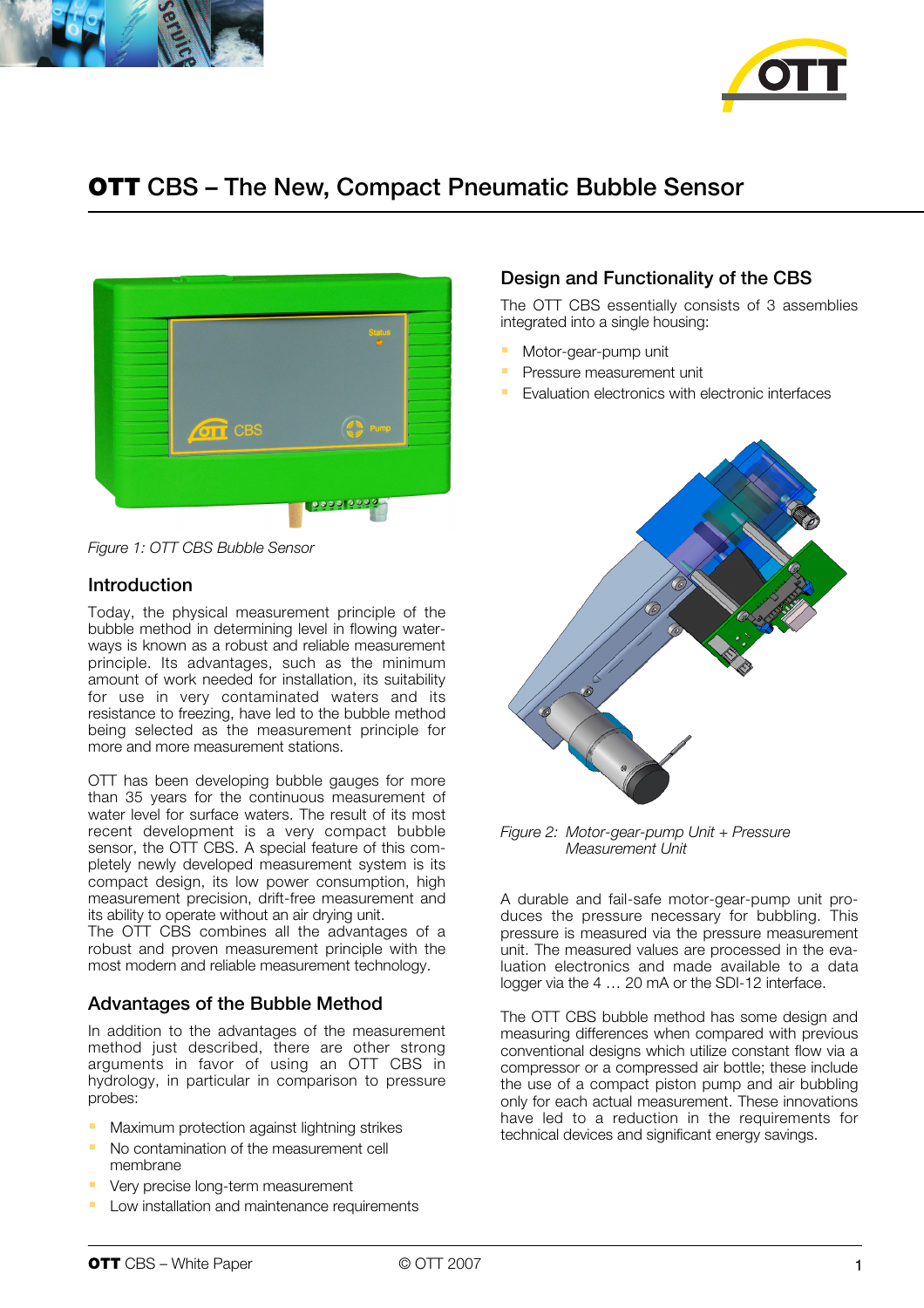The measurement process to determine the water level is done in 4 phases:

- 1. First, the current atmospheric air pressure is measured. This measurement is used to simultaneously perform a zero adjustment of the pressure measurement cell, which compensates for the influence of temperature on the beginning of the measurement – i.e. the thermal change of the zero signal and consequent errors as a result.
- 2. Then, pumping begins, i.e. bubbling into the measurement medium begins. In the process, an intelligent pumping strategy is used that meters the exact amount of air necessary to guarantee a precise measurement. In addition, this strategy provides for an optimum power usage and life of the pumping unit.
- 3. In the next step, the system is in an idle state in which the entire pneumatic measurement system (measuring tube – pressure measurement cell – bubble chamber) is allowed to stabilize/equalize.
- 4. In the last step, the pressure is measured above the bubble chamber opening after pressure equilibrium is reached ("steady state").



*Figure 3: Determination of water level*

The pressure above the bubble chamber opening is composed of the atmospheric pressure and the hydrostatic pressure itself. By finding the difference of the values measured at almost the same time in steps 4 and 1, the exact value of water level is determined.

#### Comparison of OTT CBS with Constant Flow Systems

Due to the measurement procedure described above, this method achieves considerable advantages when compared with measurements taken using the constant flow method.

**Precision** – Constant flow systems must be viewed as one single dynamic system. Similar to electronics, the entire pneumatic system – consisting of the measuring tube, the pressure measurement cell and the bubble chamber – is considered to be a single

resistance R (a function of air friction). The pressure difference between the two ends of the system – at the pressure sensor and the bubble chamber opening – can be defined as  $\Delta p$  and the air flow can be defined as I.

#### Thus,  $\Delta p = R \times \Delta l$ .

In an "ideal" system, the resistance R and the air flow I are constant, i.e.  $\Delta I$  is equal to 0 and thus  $\Delta p$  is also equal to zero and the measured pressure corresponds to the pressure present at the bubble chamber opening. During constant air flow, this is not the case. Due to water level changes, the air flow can not always be kept constant and this leads to errors. Measurement imprecision in a constant flow system arises from the control of the air flow and because the pressure measured is not constant throughout the entire measurement system.

In a static system such as the OTT CBS, the air flow<br>is  $I=0$  In the overall system the pressure can be In the overall system, the pressure can be allowed to equalize, in other words the same pressure is found throughout the system (above the bubble chamber opening and at the pressure measurement cell). Measurement imprecision in the OTT CBS is thus only determined by the pressure measuring cell itself.

Drift-free measurement and offset compensation through relative measurement – the successive measurement of air pressure and measuring tube pressure, and the difference of the two signals being used for calculation purposes, allow driftcompensated measurement.

The differential pressure measurement process guarantees the highest long-term stability of the pressure measurements by generating a new reference value (zero point) for each measurement. The typical drift of pressure measurement cells caused by aging is thus completely compensated and thermal errors in pressure measurement are significantly reduced.



*Figure 4: OTT CBS Drift-free Measurement Principle*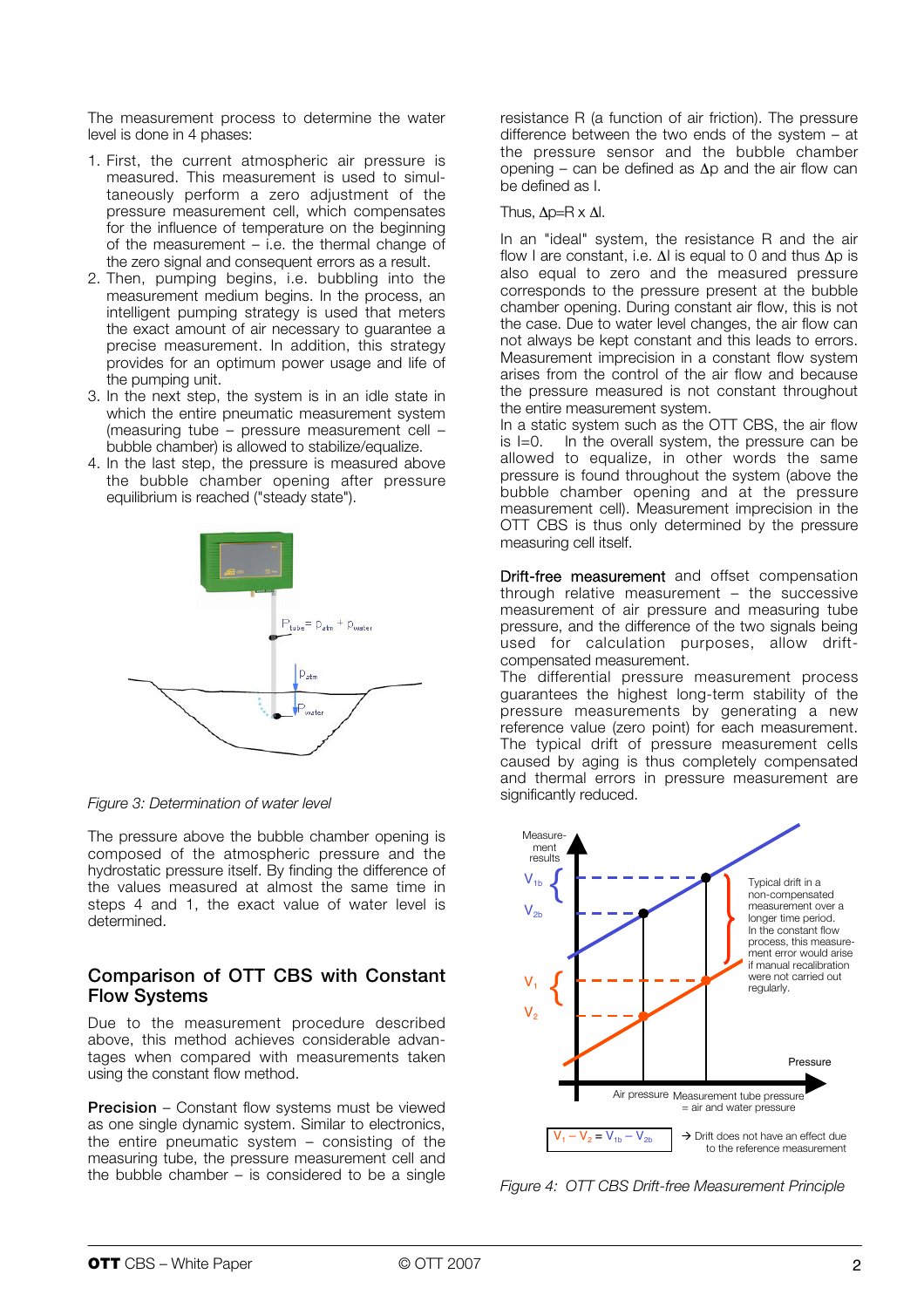Water level changes – in order to enable constant flow systems to provide reliable values, they must be set to a specific stage rising rate during installation. This is allowed to vary within narrow ranges. If the variance is larger, considerably measurement errors occur.

**Durability** – in a constant flow system, the pneumatic portion of the design is in continuous operation and thus subject to higher loads and higher wear.

# Desiccant-free Operation

In contrast to constant flow systems, an OTT CBS system with a 15 m measurement range requires no air drying unit. In constant flow systems, the air for bubbling is provided via a pressurized tank filled under a high pressure. Air is compressed using a compressor for this purpose. During compression, the water vapor density of the air, which is the maximum ability of air to absorb water vapor, is exceeded. For example, if air at a relative humidity of 60 % and a temperature of 15 °C is compressed to a pressure of 5 bar and then cooled back to 15°C, about 33 g of condensate precipitates for every cubic meter of compressed air. For a 10 liter tank, this corresponds to an amount of about 1.6 g of water for each complete tank filling. Thus, it is clear that in a constant flow system, for disruption-free use an air drying unit is absolutely necessary, which adds to maintenance requirements.

In contrast, in the OTT CBS, air bubbling is only done at each measurement. In the process, air is pumped into the measuring tube using a compact piston pump. A special differential pressure valve opens the entrance to the measuring tube when the pump pressure is approx. 0.1 bar higher than the measuring tube pressure. Thus, at low water levels only low pump pressures are needed to measure the water level. This likewise reduces condensate buildup considerably. At a water level of 10 m, a pressure of about 1.1 bar is required in order to cause bubbling to occur. Under the same assumptions as in the above calculated example, 3.3 g of condensate precipitates in an OTT CBS. The pump of the OTT CBS has a volume of 3.6  $cm<sup>3</sup>$  or 0.0000036  $m<sup>3</sup>$ . With one pump stroke per measurement, this amounts to 0.000012 g or 12 µg of condensate per measurement that precipitates.

In Diagram 2, it can be seen that even with a higher humidity (here 80 %) extremely low amounts of condensate precipitate in the OTT CBS in comparison to a constant flow system.



*Diagram 1: Condensate at 60 % relative humidity per m3*



*Diagram 2: Condensate at 80 % relative humidity per m3*

#### Calibration of the Pressure Measuring Unit

Each pressure measuring unit is calibrated in a climate chamber in a process lasting many hours at  $-20^{\circ}$ C to  $+60^{\circ}$ C, with a total of 1000 pressuretemperature values. These values are stored in the pressure measuring unit in a non-volatile memory. This procedure allows the pressure measuring unit to be used independently, i.e. the pressure measuring unit can be replaced easily in case of errors.